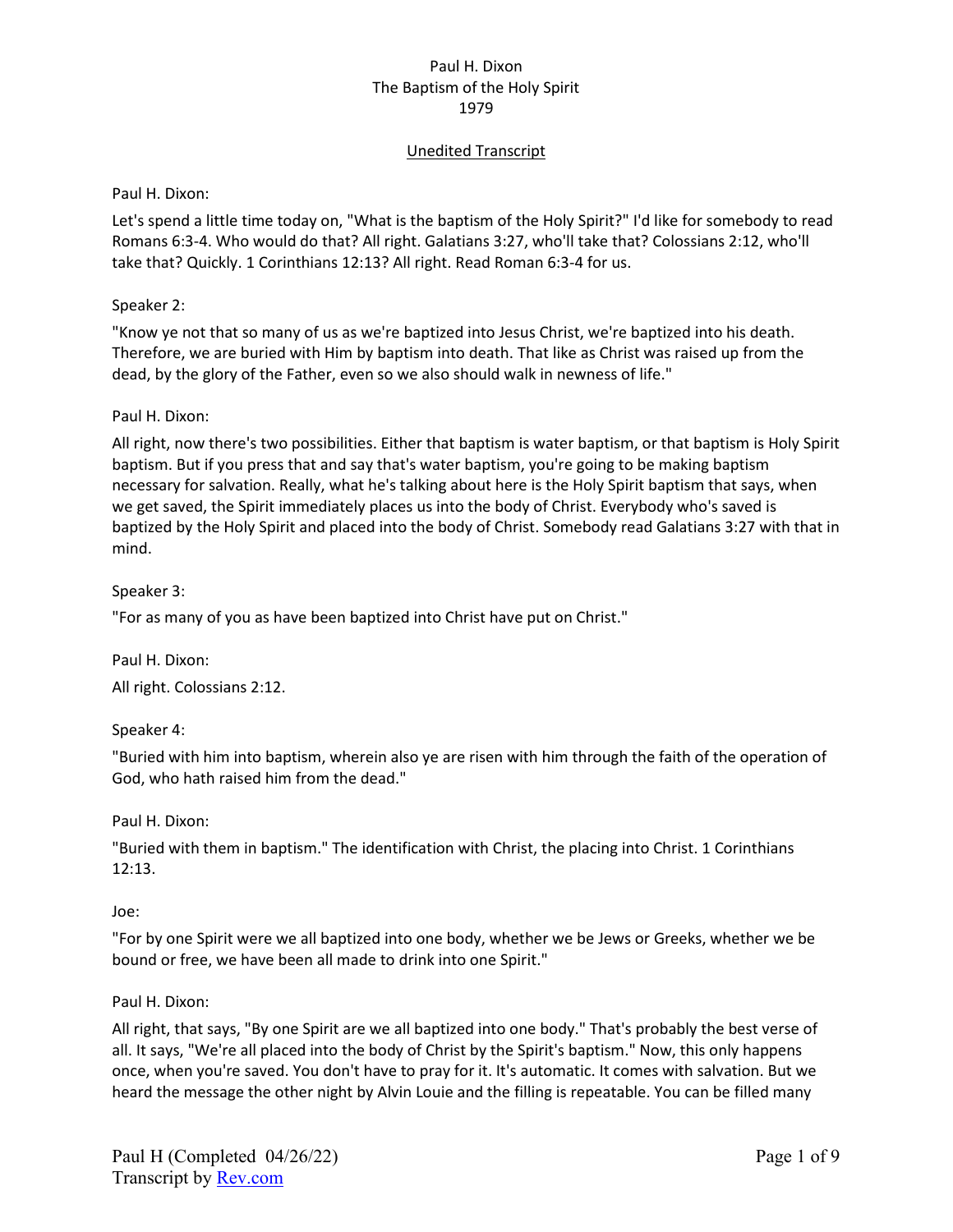times. You're only baptized once, that's when you get saved and you're placed in the body of Christ. The baptism is not experiential, there's no feeling that goes with it, there's no sign that goes with it, it just takes place. The filling is experiential. People can see this. This is evident that something's taken place.

## Paul H. Dixon:

So the first point is, baptism is, once and for all, not experiential. It takes place when one is saved, placing the believer into the body of Christ. The filling is repeatable and experiential.

### Paul H. Dixon:

Second observation, there is no biblical command to be baptized of the Spirit, but the Bible does command us to be filled with the Spirit. Does anybody remember the verse that Alvin Louie gave us, that told us that we ought to be filled with the Spirit?

Speaker 4:

Ephesians 5:18.

Paul H. Dixon:

Right, Ephesians 5:18. As we already read in 1 Corinthians 12:13, the third observation, baptism is for all believers, all get this. A Spirit's filling, we do not all experience. We should, God wants us to, but all don't.

Paul H. Dixon:

Fourth observation, there's no condition for baptism, but salvation. There are many conditions for filling: forsaking of sin, obedience, yieldedness.

## Paul H. Dixon:

Number five, baptism places the believer in Christ. Filling manifests itself in daily conduct. Okay, now let's see if we can entertain some of your questions. Maybe it's even about this, what we talked about today or anything that has to do with Pentecostalism that I've touched on this week, or maybe I haven't even touched on it and you'd like for me to.

Speaker 3:

Well, can you just repeat the last condition, the fifth one?

#### Paul H. Dixon:

The fifth one? Baptism places the believer in Christ, filling manifests itself in daily conduct.

#### Paul H. Dixon:

Okay, let's see if we can go over some of these questions surely you've run into, as we've gone over this, some things that maybe haven't quite gelled with you, or maybe some of your Pentecostal friends have brought some things up to you. Don't be afraid to ask them. Yes.

Speaker 4: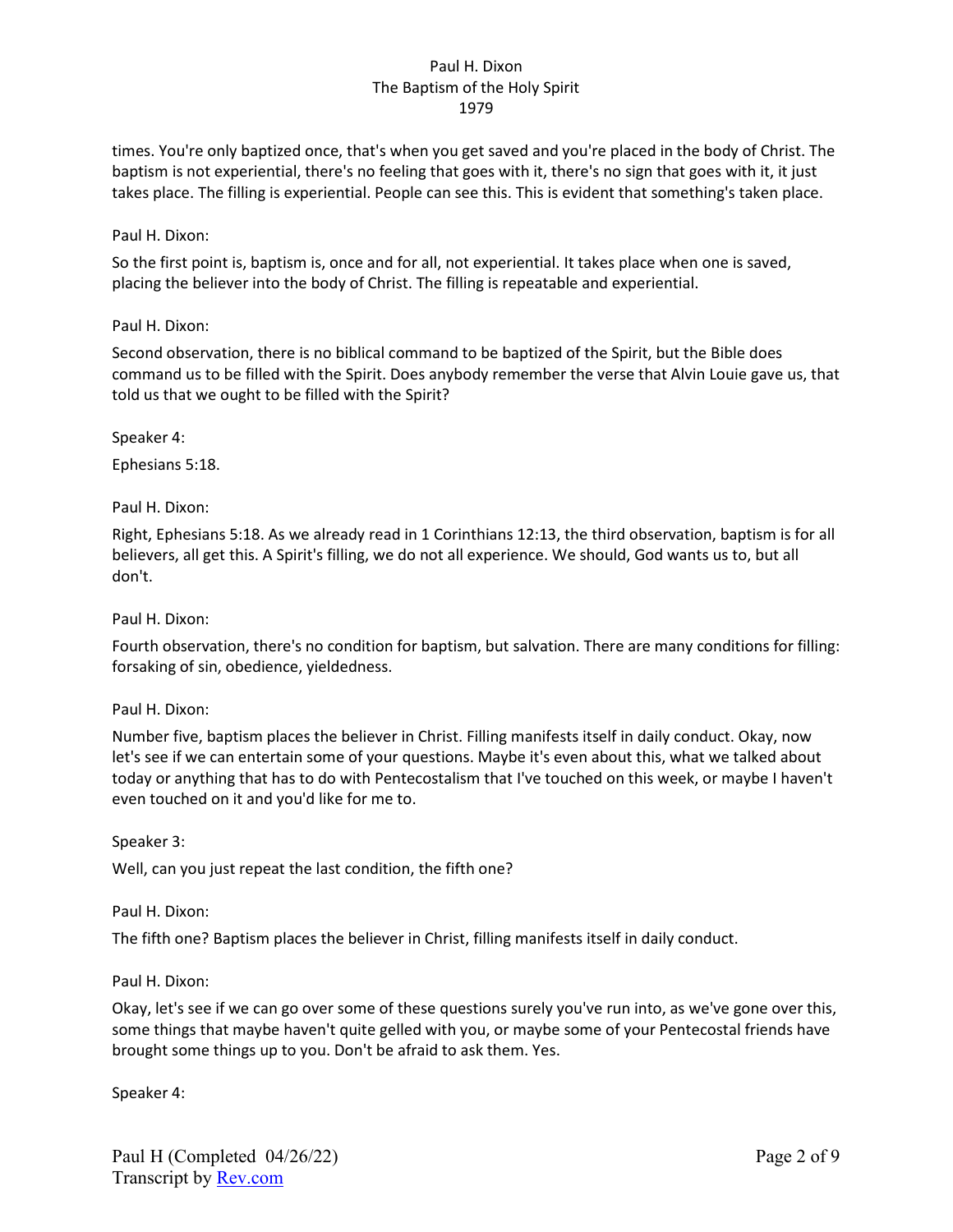Do people get healed at these healing sessions?

Paul H. Dixon:

All right. The question is, "Do people get healed at those healing sessions?" That's a difficult question to answer. I believe that many people who do have psychosomatic illnesses do get healed. In other words, it's just something special about it. It's all been mental with them and they do have that met. I really question, though, this whole thing of the gift to do divine healing today, as I expressed in that last session.

Joe:

Would you consider speaking in tongue a sin?

Paul H. Dixon:

A sin? The question is, "Would I consider speaking in tongues a sin?" I don't know that I would word it that way. I guess I would just say I would consider speaking in tongues today unbiblical and not of God. That's the best way I'd probably want to put it. Uh-huh?

Speaker 4:

You see on television when Orwell Roberts has his half hour TV program on Sunday morning. How do you explain, when he puts his hand over a guy's head or his body and he asks him what's wrong with him, he goes and he heals him. He has a cast on or something and can walk again. How do you explain that?

Paul H. Dixon:

Well, I haven't seen... I guess... Anyone... Much of what is done are things that you cannot see. I can't say this dogmatically, but they tell me that some of the things that are done, supposedly externally, like where a fellow supposedly comes out of a cast or something that sometimes this thing is even set up. I know one guy who made a study of it and he found that everybody who was being healed in these healing lines did not come from the particular city that the healing lines, the meeting was going on, but they always came from another city or else they brought them in from someplace else, they couldn't be checked out.

## Paul H. Dixon:

If I came up and said, "I've got cancer and I'm from San Francisco." And he's in San Francisco, if someone was going to make a detailed study of it, if I said, "I got healed of cancer," they could watch me for the next year or two and find out whether I really got healed or not. And they could check out my doctor's records to find out whether I ever had it in the first place or not. And they tell me that much of this healing goes on with people who do not live in a particular city.

#### Paul H. Dixon:

I just have grave reservations about all the so-called healing that goes on today by the faith healers. I know one guy, and this is an extreme, but I heard him on the radio and he said, "I've got some oil here." And he said, "This oil is so fantastic That one lady had a refrigerator that was broken and she anointed her refrigerator in oil and prayed over it, and it fixed it. And I know another lady whose husband sold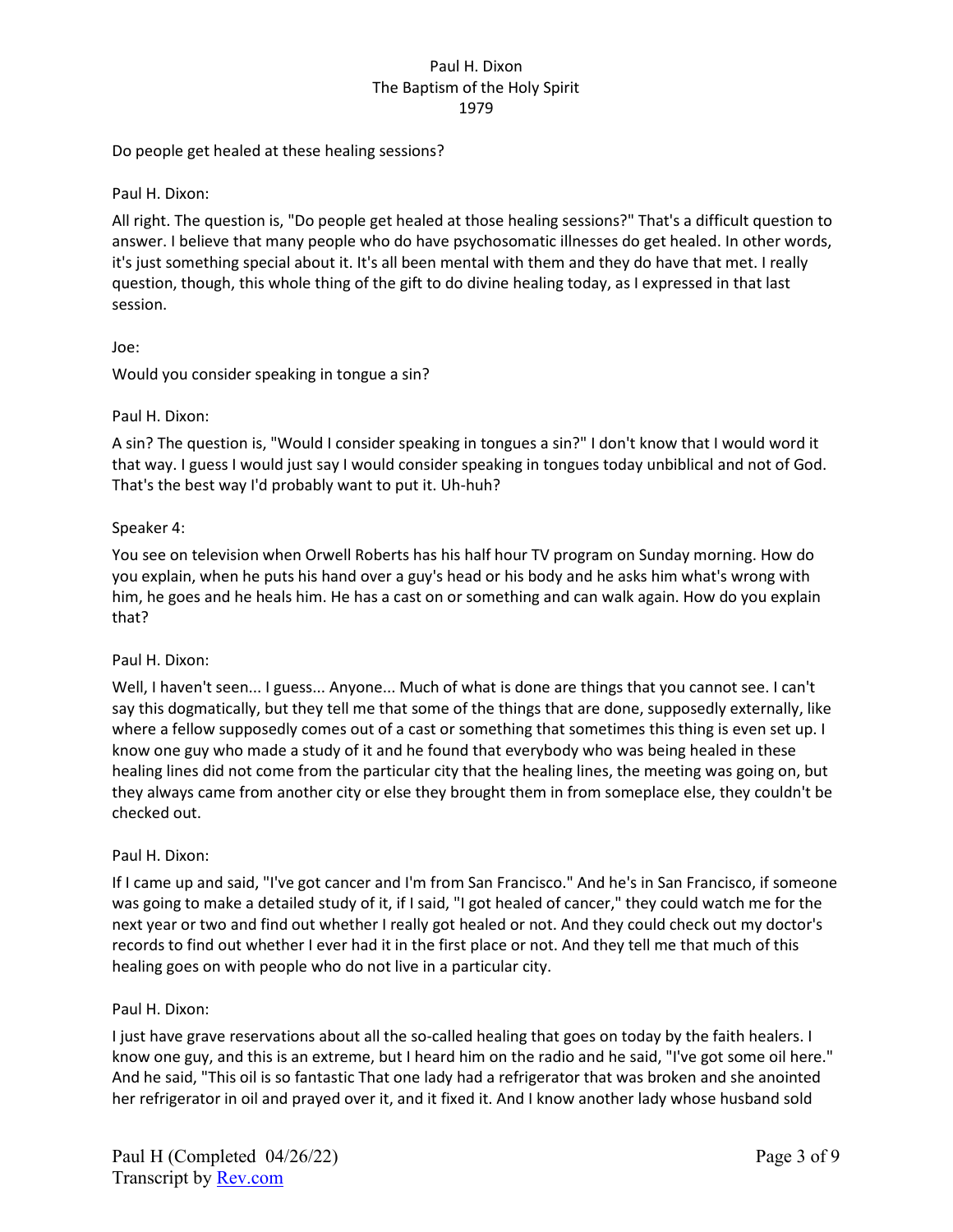mobile homes and he was having a tough time selling them, so she anointed his pants with oil before he went to work and he sold two mobile homes that day. So this stuff is so great, I'll tell you what I'll do. I'll send you a bottle of this oil and it's free for a \$10 love offer."

### Paul H. Dixon:

So, I really heard that with my own ears. And I heard another guy, and I heard this too, literally, it's not second hand. He said he was a phased dead. Now his name was A.A. Allen. He said, "I want all of you to come up here who have chewing gum and put it all in a great big pile." So they put a great big stack of chewing gum up there in front of pulpit, evidently, I was just getting it on the radio. Now he said, "We're going to pray over this chewing gum. And they won't let us into the mental hospitals, but we're going to take this chewing gum, which has been prayed over, put it an envelope, send it to the people in the mental hospitals, and when they chew it they'll be healed." No, it wasn't used chewing gum. Some of it has really gotten to be way out. Somebody else.

#### Speaker 6:

Would you say that some of the healings that they do could be through power of Satan?

### Paul H. Dixon:

I suppose so. As I've said, there's... The question was, "Could you say that some of the healing is even by the power of Satan?" And there's no question, but what, as we already studied in the scriptures, that Satan has the power to imitate the miracles. During the tribulation time, boy, the devil's going to really delude people. They're going to accept the Antichrist, the real Christ. They're going to believe that he's on the scene. He's going to do wonders and miracles.

#### Paul H. Dixon:

Anybody else? You think you could pretty well trace the history of the Pentecostal movement now? Think you could pretty well describe to somebody what the Pentecostal movement is today and contrast it to what it was 15 years ago? Could you show what speaking in tongues was in the scriptures?

#### Paul H. Dixon:

What would you do if a Pentecostal came up and said, "Romans 8..." I forget the exact reference. I think it's verse 26 says that, "Spirit himself maketh intercession for us with groans which cannot be uttered." If they told you that was praying in tongue, what would you say?

Speaker 4: Where was it again?

Paul H. Dixon: I think it's Roman's 8:26.

## Speaker 7:

Doesn't that mean, though, that we don't know what to say is right. So the Holy Spirit helps us? I mean, we can't express ourselves, right.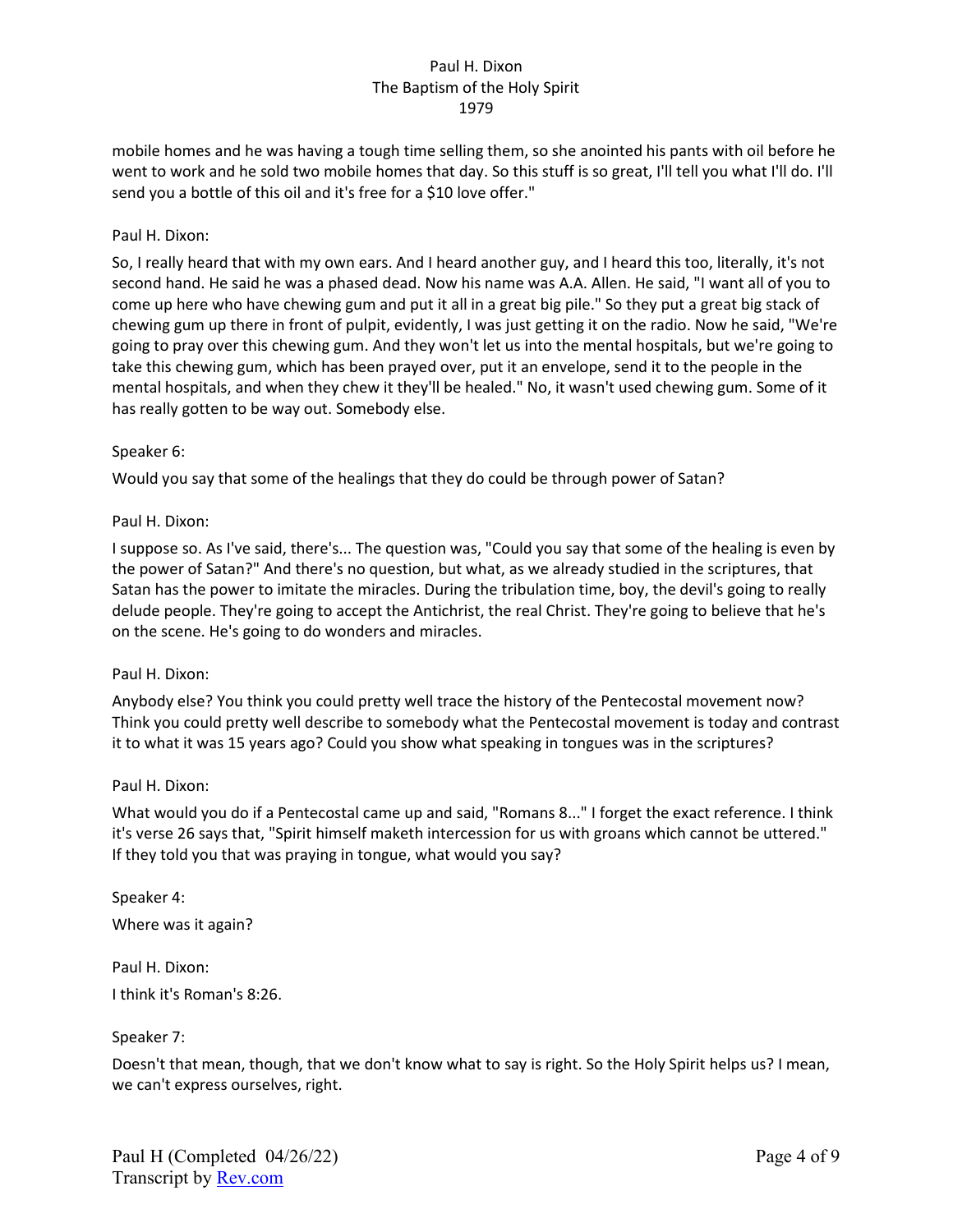### Paul H. Dixon:

All right. That said, with groans which cannot be uttered. The Pentecostal utters his groans, but there it says we don't utter anything, the Spirit does it. They'll use that verse. Excuse me.

## Paul H. Dixon:

Somebody else? How would you contrast the Pentecostal movement of today to the old line Pentecostal movement that we know it as of 15 years ago? What's the difference today?

### Speaker 4:

Today reaches all classes of people. Whereas, maybe 15 years ago, mostly it was just the lower classes that all went up from ecstatic stuff about it.

### Paul H. Dixon:

All right. That's a good point. Before it just appealed to the lower class of people who especially were wide open for emotional kicks and highs, and now it appeals to all classes of people. How else would you contrast it?

#### Joe:

There's less public meeting and more of an emphasis on private devotion.

Paul H. Dixon:

All right. The emphasis is more up upon the private devotional now, rather than on the public meetings.

Speaker 3:

Now, many more churches are appearing?

Paul H. Dixon:

All right, many more churches are involved in it now. All the mainline denominations, the Catholics... I mentioned one organization, it's not a church organization, that has done a great deal to further the movement. Do you remember which organization that was?

Speaker 7: Businessmen...? [inaudible 00:15:59]

Paul H. Dixon:

Full Gospel Business Men's Fellowship. Now, don't confuse that with the Christian Business Men's Committee. That's why the Full Gospel started their organization, because evidently the Christian Business Men's Committee would not allow this thing to enter into their meetings. So the Full Gospel started their own.

Paul H. Dixon: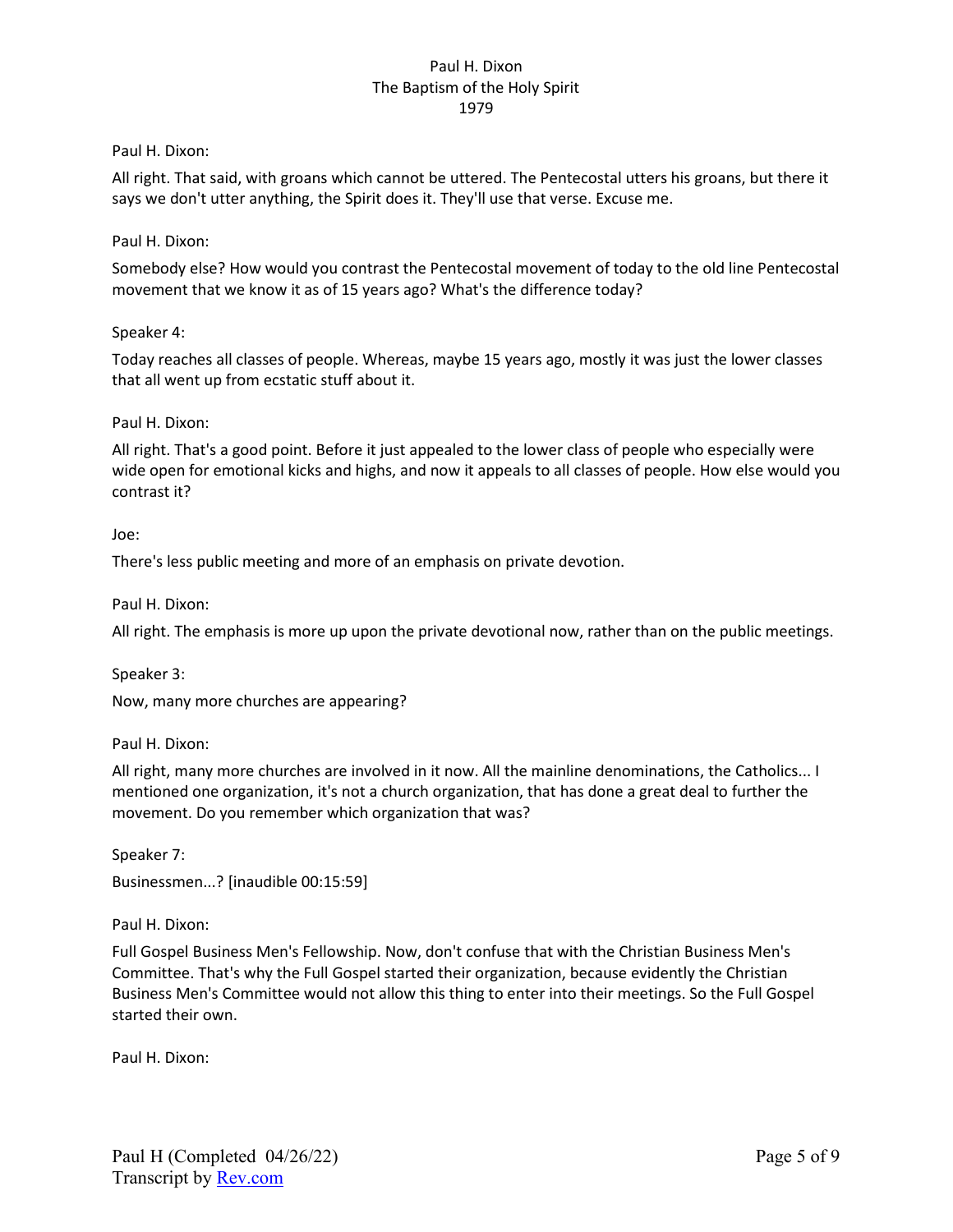Anything else? Anything else that would distinguish it today from 15 years ago? What would you say characterizes the tongue speaking in the Bible? What are some observations that you could just give us about tongue speaking in the Bible?

Speaker 3: It doesn't follow any order?

Paul H. Dixon: All right. It doesn't follow any particular pattern there in the Book of Acts Something else.

Speaker 7: In the Book of Acts, it's also a foreign language?

Paul H. Dixon:

All right, a foreign language. If it's a foreign language in Acts is the foreign language in Corinthians.

Speaker 7: No, it's not.

Paul H. Dixon: What is it in Corinthians?

Speaker 7: It's unknown.

Paul H. Dixon: Is that right? Some say that, in Acts, it was a language and in Corinthians it was unknown. Is that right?

Speaker 4: Some ecstatic utterances?

Paul H. Dixon: Ecstatic utterance?

Speaker 3:

It was the unknowns, I thought, that was added for our benefit That can confuse you because it's not really in there.

Paul H. Dixon:

No, it's not in the text, and we believe that it was a foreign language in 1 Corinthians as well. But there's no such thing as an ecstatic utterance being tongue speaking in the Bible. In fact, I gave you a verse in Matthew that condemned ecstatic utterances. Do you remember what that verse said, just the gist of it?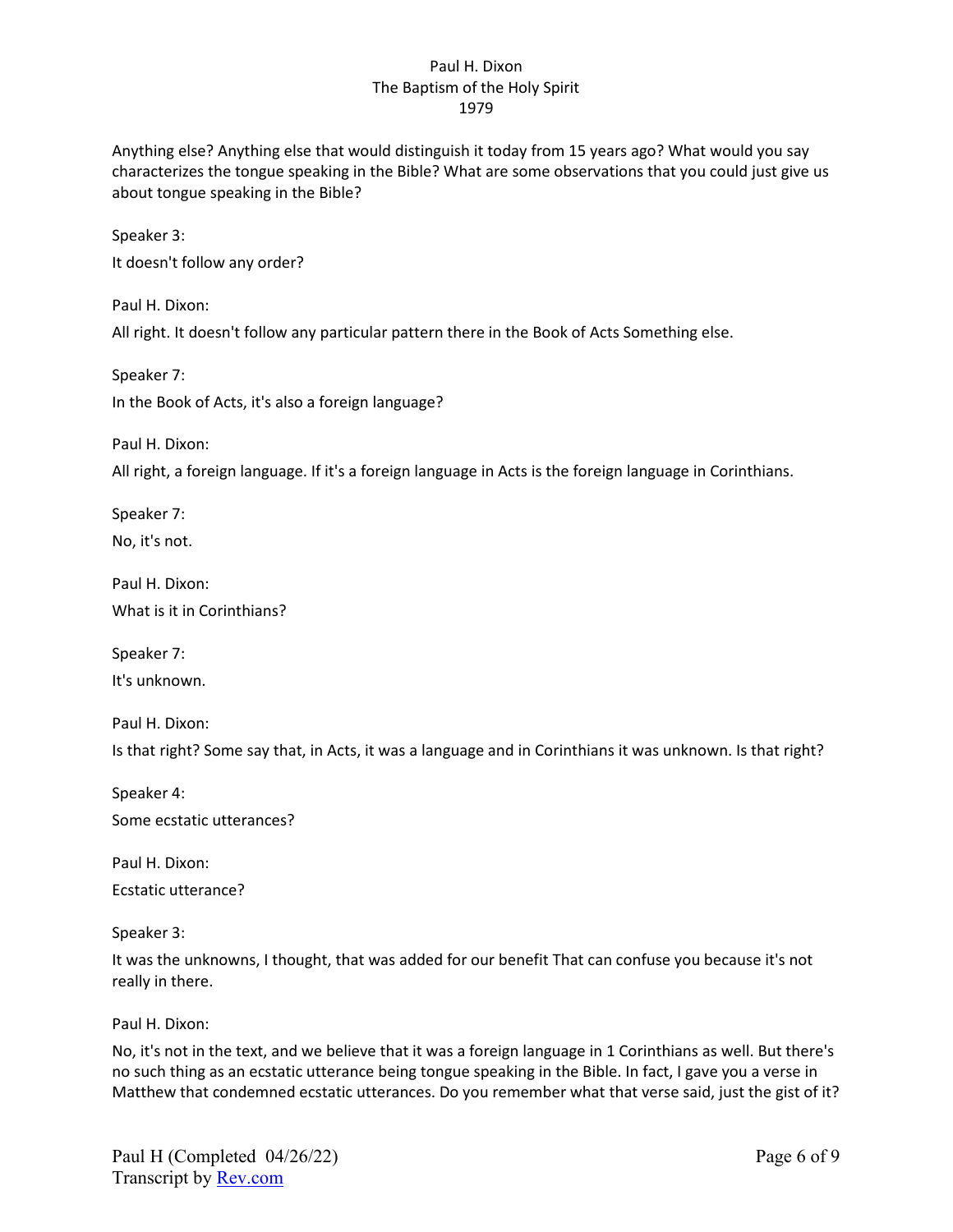Speaker 6:

Something about it being repetitions, is it? Or-

Paul H. Dixon:

Jesus rebuked these people for praying with vain repetitions, like the heathens. And that's what the heathens were doing, they were praying in tongues and stammering. So surely the Spirit of God wouldn't inspire something that Jesus condemned?

Paul H. Dixon:

Anyone else with a question or an observation you'd like to make?

Speaker 4:

Does David Wilkerson have a religion or anything? Is he just Pentecostal?

Paul H. Dixon:

I don't know that. Does anybody know that? The question was, "Does David Wilkerson belong to any particular religious group or is he just a Pentecostal?" Have any of you read him enough or know enough about him to say? I'm not really sure, I think he's pretty much freelance and would just be known as being Pentecostal. I know that some people in the Christian Missionary Alliance have had close relationships with him, but I don't think he considers himself Christian Missionary Alliance.

Paul H. Dixon:

You had a question, Joe.

Joe:

Yeah. You mentioned that tongue speaking in Pentecostalism has a ecumenical meaning. And, in the Book of Revelations, it says that the ecumenical churchmen will stick around in the last days after the Rapture. Is that correct? Then you think that any of the doctrine teaches it that way, that tongue [inaudible 00:20:51] Rapture, then do you think that tongues will still linger on after Rapture, with the Pentecostal church [inaudible 00:21:03]?

Paul H. Dixon:

That's a good question. I never thought about it. The question is, "If the Pentecostals are involved with the ecumenical church and the ecumenical church is still going to be around after the Rapture, it's going to be the church that the Antichrist is going to set up and false prophet is going to be the leader over, will the it be characterized by tongues?" I would say there's a good possibility, there will be tongues in that one world church in that day.

Paul H. Dixon:

I wouldn't say that all Pentecostals would be around at that time. I think there are many good brethren in the Pentecostal movement who are saved and on their way to heaven, it just happens to be something we disagree with them over. I'm disappointed that more of them are not standing against the ecumenical movement and that they seemingly are willing to embrace anything that accepts tongues,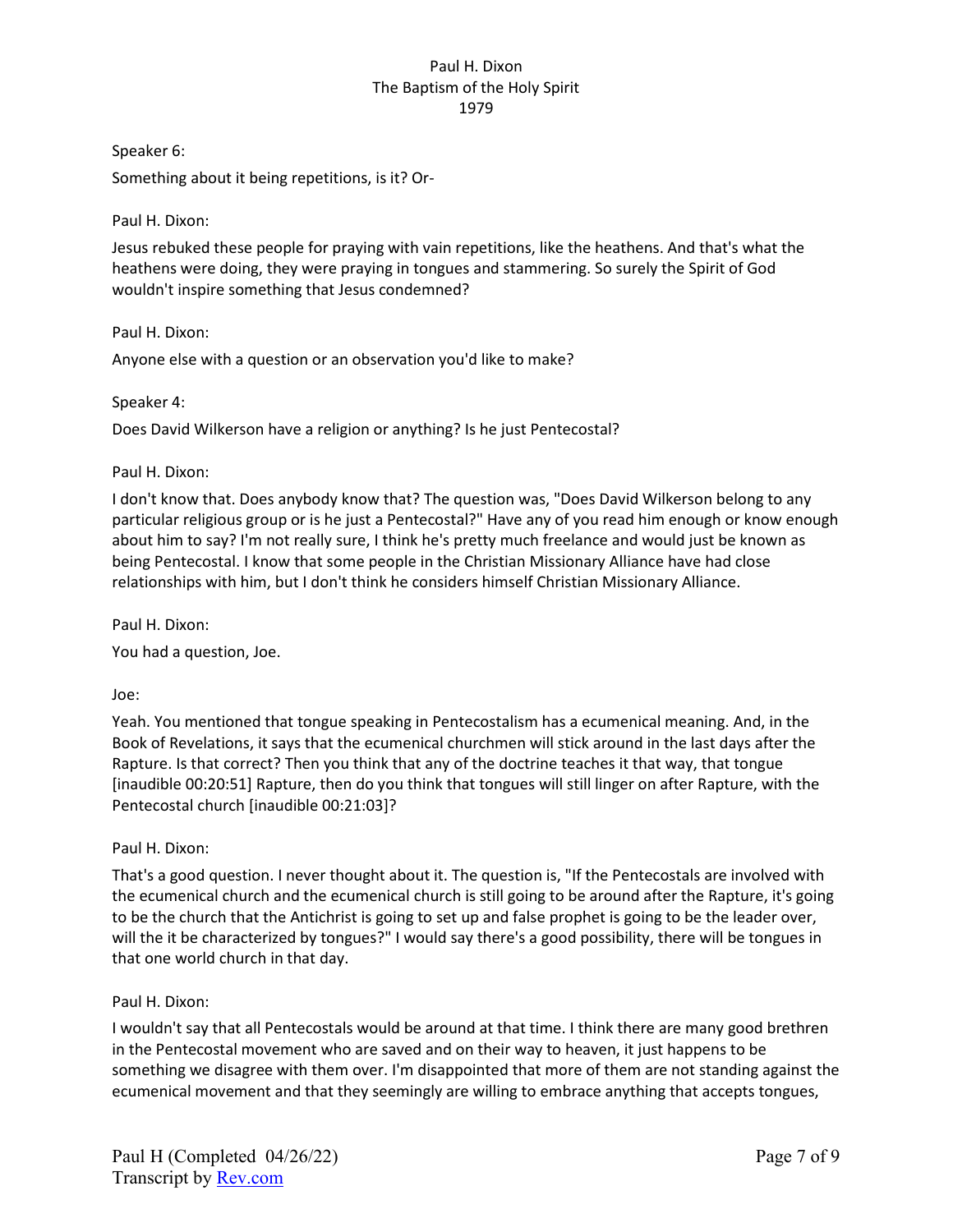which is very dangerous position. They surely wouldn't accept Mormons who are speaking in tongues and I, for the life of me, don't see how they can accept the Catholics who are speaking in tongues. Most of these Catholics are not leaving their churches. They're not changing their doctrine. All they're doing is adding tongues, speaking to it. It's giving them some excitement and experience that they didn't have before. Because I said the Jesus People have had a great deal of tongue speaking going on among themselves, too.

## Speaker 3:

Do the Pentecostalists believe in the rapture?

### Paul H. Dixon:

Oh yes. Most of your Pentecostals, your Jesus People, and most of your Pentecostal groups, your old line Pentecostal groups, have a strong position on the second coming and take the same position we do. Now, some of your new Pentecostals that would be in your Liberal churches perhaps would not take the same position. But almost all of your old Pentecostals take the same position we do, and most of the Jesus People.

### Paul H. Dixon:

This is just an insert, the biggest group that you got to watch out for with the Jesus People, are the Children of God. They're a very extreme group. They've been very strong in California. Have any of you run across them, the Children of God? They've had... You've run across them? They've had specials on TV about them. They try to get you to join their group and then you totally, forsake... You give them all the money you have and you turn against your parents and you're not supposed to see your parents or write your parents, and you change your name. And it's really way out. Yeah. The main belief of the Jesus People...

## Paul H. Dixon:

It's difficult. Many people have wrongly lumped the Jesus People into one group and made them all alike, and they're not. There as different, as many times your Protestant denominations would be. But, generally speaking, some of the things that have characterized the majority of the Jesus movement has been an emphasis upon tongue speaking, an emphasis upon communal living, although some definitely reject this. Some of them have been characterized by putting down of the work ethic. Although again, I've talked with some of them who are very strong on the work ethic. Most of them are anti-established church. They do not like the church per se.

#### Paul H. Dixon:

And generally most of them have been rejected by the church, which is too bad in many respects. I don't think we have shown the spirit that we ought to have shown in loving them and trying to help them and instruct them. I find many of them very sincere and I don't question the fact that many of them have been saved. I just, like with anybody else, they [inaudible 00:25:47] at them. I'm sure many of them have been. I'm sure many of them have been.

Paul H. Dixon: Okay, anyone else have a question?